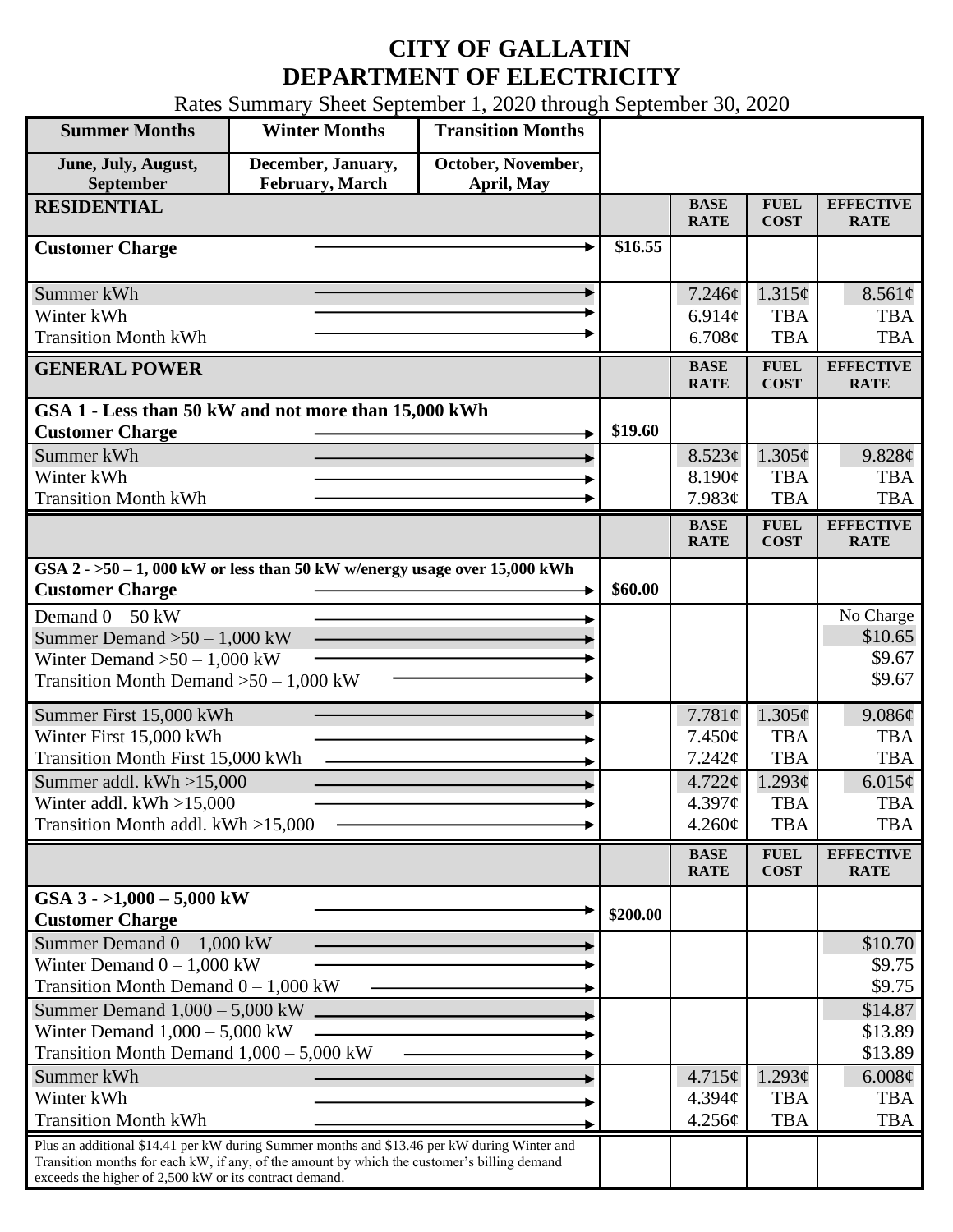| <b>Summer Months</b>                                                        | <b>Winter Months</b>                             | <b>Transition Months</b> |         |                            |                            |                                 |
|-----------------------------------------------------------------------------|--------------------------------------------------|--------------------------|---------|----------------------------|----------------------------|---------------------------------|
| June, July, August,                                                         | December, January,                               | October, November,       |         |                            |                            |                                 |
| September                                                                   | February, March                                  | April, May               |         | <b>BASE</b>                | <b>FUEL</b>                | <b>EFFECTIVE</b>                |
| <b>GENERAL POWER CONTINUE</b>                                               |                                                  |                          |         | <b>RATE</b>                | <b>COST</b>                | <b>RATE</b>                     |
| <b>TD GSA</b>                                                               |                                                  |                          |         |                            |                            |                                 |
| <b>Customer Charge</b>                                                      |                                                  |                          | \$1,500 |                            |                            |                                 |
| <b>Onpeak Summer Demand</b>                                                 |                                                  |                          |         |                            |                            | \$10.95                         |
| <b>Onpeak Winter Demand</b>                                                 |                                                  |                          |         |                            |                            | \$9.99                          |
| <b>Onpeak Transition Month Demand</b>                                       |                                                  |                          |         |                            |                            | \$9.99                          |
| <b>Offpeak Excess of Contract Demand</b>                                    |                                                  |                          |         |                            |                            |                                 |
| Summer                                                                      |                                                  |                          |         |                            |                            | \$10.95                         |
| Winter                                                                      |                                                  |                          |         |                            |                            | \$9.99                          |
| Transition                                                                  |                                                  |                          |         |                            |                            | \$9.99                          |
| <b>Max Demand</b>                                                           |                                                  |                          |         |                            |                            | \$5.23                          |
| <b>Onpeak Summer kWh</b>                                                    |                                                  |                          |         | 8.049¢                     | 1.309¢                     | 9.358¢                          |
| <b>Onpeak Winter kWh</b>                                                    |                                                  |                          |         | 6.520¢                     | <b>TBA</b>                 | <b>TBA</b>                      |
| <b>Onpeak Transition Month kWh</b>                                          |                                                  |                          |         | 5.115¢                     | <b>TBA</b>                 | <b>TBA</b>                      |
| Offpeak Summer kWh First 200 HUD                                            |                                                  |                          |         | $4.700\phi$                | 1.309 <sub>c</sub>         | 6.009¢                          |
| Offpeak Summer kWh Next 200 HUD                                             |                                                  |                          |         | $0.452\phi$                | 1.309¢                     | 1.761¢                          |
| <b>Additional HUD</b>                                                       |                                                  |                          |         | 0.149¢                     | 1.309¢                     | 1.458¢                          |
| Offpeak Winter kWh First 200 HUD                                            |                                                  |                          |         | 4.996¢                     | <b>TBA</b>                 | <b>TBA</b>                      |
| Offpeak Winter kWh Next 200 HUD                                             |                                                  |                          |         | 0.452¢                     | <b>TBA</b>                 | <b>TBA</b>                      |
| <b>Additional HUD</b>                                                       |                                                  |                          |         | 0.149¢                     | <b>TBA</b>                 | <b>TBA</b>                      |
| Offpeak Transition kWh First 200 HUD                                        |                                                  |                          |         | 5.115¢                     | <b>TBA</b>                 | <b>TBA</b>                      |
| Offpeak Transition kWh Next 200 HUD                                         |                                                  |                          |         | .452 $\mathfrak{c}$        | <b>TBA</b>                 | <b>TBA</b>                      |
| <b>Additional HUD</b>                                                       |                                                  |                          |         | .149 $\phi$                | <b>TBA</b>                 | <b>TBA</b>                      |
|                                                                             |                                                  |                          |         | <b>BASE</b><br><b>RATE</b> | <b>FUEL</b><br><b>COST</b> | <b>EFFECTIVE</b><br><b>RATE</b> |
| GSB Demands from $5,001 - 15,000$ kW                                        |                                                  |                          |         |                            |                            |                                 |
| <b>Customer Charge</b>                                                      |                                                  |                          | \$1,500 |                            |                            |                                 |
| Onpeak Summer Demand 5,000 - 15,000 kW                                      |                                                  |                          |         |                            |                            | \$10.87                         |
| Onpeak Winter Demand $5,000 - 15,000$ kW                                    |                                                  |                          |         |                            |                            | \$9.90                          |
|                                                                             | Onpeak Transition Month Demand 5,000 - 15,000 kW |                          |         |                            |                            | \$9.90                          |
| <b>Offpeak Excess of Contract Demand</b>                                    |                                                  |                          |         |                            |                            |                                 |
| Summer                                                                      |                                                  |                          |         |                            |                            | \$10.87                         |
| Winter                                                                      |                                                  |                          |         |                            |                            | \$9.90                          |
| Transition                                                                  |                                                  |                          |         |                            |                            | \$9.90                          |
| <b>Max Demand</b>                                                           |                                                  |                          |         |                            |                            | \$5.21                          |
| <b>Onpeak Summer kWh</b>                                                    |                                                  |                          |         | 6.513¢                     | $1.234\phi$                | $7.747\phi$                     |
| <b>Onpeak Winter kWh</b>                                                    |                                                  |                          |         | 5.378 $\phi$               | <b>TBA</b>                 | <b>TBA</b>                      |
| <b>Onpeak Transition Month kWh</b>                                          |                                                  |                          |         | 3.990¢                     | <b>TBA</b>                 | <b>TBA</b>                      |
| Offpeak Summer kWh First 200 HUD                                            |                                                  |                          |         | 4.022¢                     | 1.234 <sub>c</sub>         | $5.256\phi$                     |
| Offpeak Summer kWh Next 200 HUD                                             |                                                  |                          |         | $0.564\phi$                | $1.234\phi$                | 1.798¢                          |
| <b>Additional HUD</b>                                                       |                                                  |                          |         | $0.223\phi$                | $1.234\phi$                | $1.457\phi$                     |
| Offpeak Winter kWh First 200 HUD                                            |                                                  |                          |         | 4.244¢                     | <b>TBA</b>                 | <b>TBA</b>                      |
| Offpeak Winter kWh Next 200 HUD                                             |                                                  |                          |         | 0.564¢                     | <b>TBA</b>                 | <b>TBA</b>                      |
| <b>Additional HUD</b>                                                       |                                                  |                          |         | 0.223¢                     | <b>TBA</b>                 | <b>TBA</b>                      |
| Offpeak Transition kWh First 200 HUD<br>Offpeak Transition kWh Next 200 HUD |                                                  |                          |         | 3.990¢                     | <b>TBA</b>                 | <b>TBA</b>                      |
| <b>Additional HUD</b>                                                       |                                                  |                          |         | 0.564¢<br>$0.223\phi$      | <b>TBA</b><br><b>TBA</b>   | <b>TBA</b><br><b>TBA</b>        |
|                                                                             |                                                  |                          |         |                            |                            |                                 |

## **Page 2 - Rates Summary Sheet September 1, 2020 through September 30, 2020**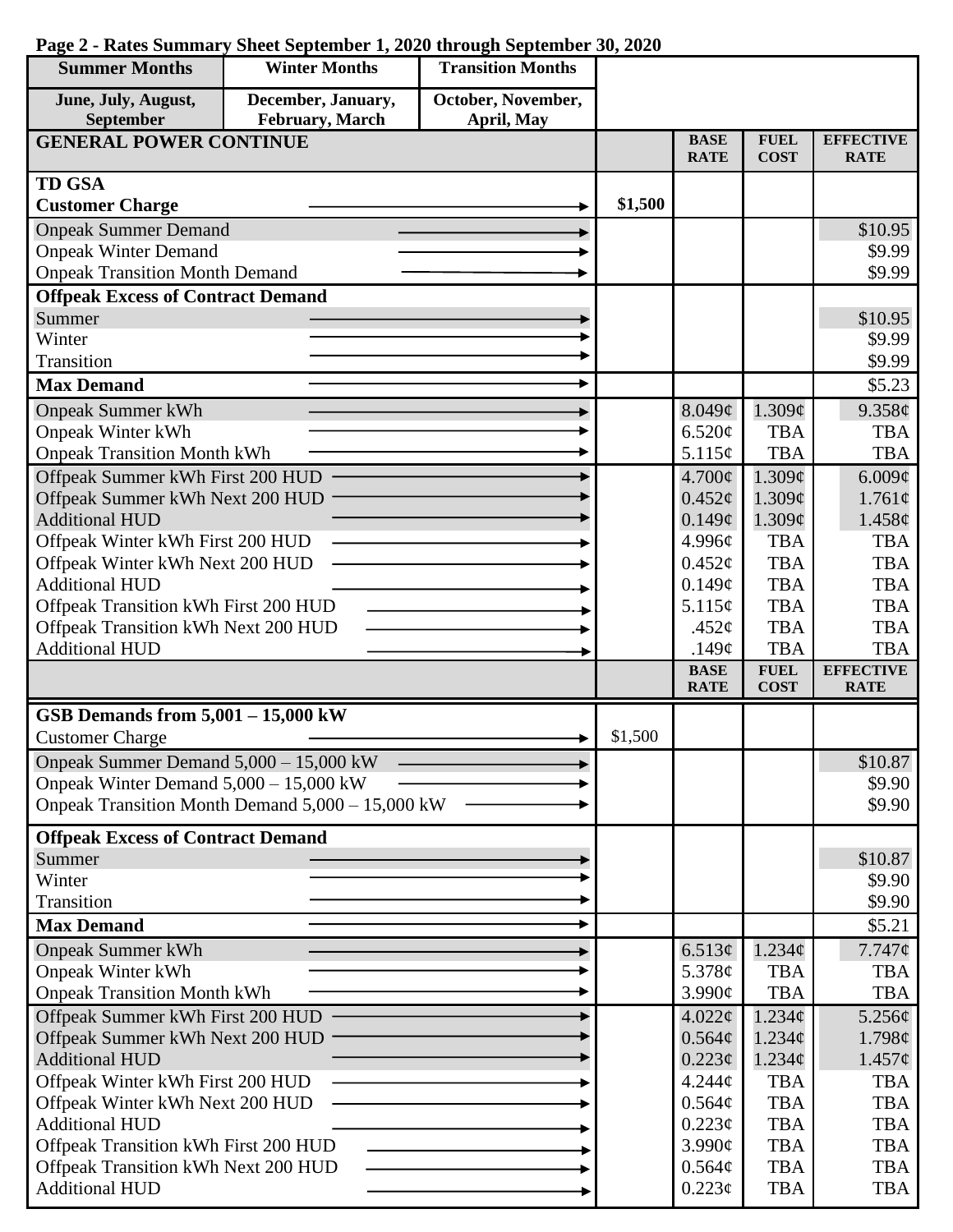|  | Page 3 - Rates Summary Sheet September 1, 2020 through September 30, 2020 |  |  |  |  |  |  |  |
|--|---------------------------------------------------------------------------|--|--|--|--|--|--|--|
|--|---------------------------------------------------------------------------|--|--|--|--|--|--|--|

| <b>Summer Months</b>                                                        | <b>Winter Months</b> | <b>Transition Months</b> |         |                            |                            |                                 |
|-----------------------------------------------------------------------------|----------------------|--------------------------|---------|----------------------------|----------------------------|---------------------------------|
| June, July, August,                                                         | December, January,   | October, November,       |         |                            |                            |                                 |
| <b>September</b>                                                            | February, March      | April, May               |         | <b>BASE</b>                | <b>FUEL</b>                | <b>EFFECTIVE</b>                |
| <b>GENERAL POWER CONTINUE</b>                                               |                      |                          |         | <b>RATE</b>                | <b>COST</b>                | <b>RATE</b>                     |
| MSB Demands greater than 5,000 kW                                           |                      |                          |         |                            |                            |                                 |
| <b>Customer Charge</b>                                                      |                      |                          | \$1,500 |                            |                            |                                 |
| Onpeak Summer Demand > 5,000                                                |                      |                          |         |                            |                            | \$10.24                         |
| Onpeak Winter Demand > 5,000                                                |                      |                          |         |                            |                            | \$9.27                          |
| Onpeak Transition Month Demand > 5,000                                      |                      |                          |         |                            |                            | \$9.27                          |
| <b>Max Demand</b>                                                           |                      |                          |         |                            |                            | \$2.26                          |
| <b>Offpeak Excess of Contract Demand</b>                                    |                      |                          |         |                            |                            |                                 |
| Summer<br>Winter                                                            |                      |                          |         |                            |                            | \$10.24<br>\$9.27               |
| Transition                                                                  |                      |                          |         |                            |                            | \$9.27                          |
| <b>Onpeak Summer kWh</b>                                                    |                      |                          |         | 5.779¢                     | $1.231\phi$                | $7.010\phi$                     |
| <b>Onpeak Winter kWh</b>                                                    |                      |                          |         | 4.639c                     | <b>TBA</b>                 | <b>TBA</b>                      |
| <b>Onpeak Transition Month kWh</b>                                          |                      |                          |         | 3.589¢                     | <b>TBA</b>                 | <b>TBA</b>                      |
| Offpeak Summer kWh First 200 HU <del>D</del>                                |                      |                          |         | 3.279¢                     | $1.231\text{c}$            | 4.510¢                          |
| Offpeak Summer kWh Next 200 HUD                                             |                      |                          |         | $0.310\phi$                | 1.231c                     | $1.541\phi$                     |
| <b>Additional HUD</b>                                                       |                      |                          |         | $0.055\phi$                | $1.231\phi$                | 1.286¢                          |
| Offpeak Winter kWh First 200 HUD                                            |                      |                          |         | 3.502¢                     | <b>TBA</b>                 | <b>TBA</b>                      |
| Offpeak Winter kWh Next 200 HUD                                             |                      |                          |         | $0.310\phi$                | <b>TBA</b>                 | <b>TBA</b>                      |
| <b>Additional HUD</b>                                                       |                      |                          |         | $0.055\phi$                | <b>TBA</b>                 | <b>TBA</b>                      |
| Offpeak Transition kWh First 200 HUD                                        |                      |                          |         | 3.589¢                     | <b>TBA</b>                 | <b>TBA</b>                      |
| Offpeak Transition kWh Next 200 HUD                                         |                      |                          |         | $0.310\phi$                | <b>TBA</b>                 | <b>TBA</b>                      |
| <b>Additional HUD</b>                                                       |                      |                          |         | $0.055\phi$                | <b>TBA</b>                 | <b>TBA</b>                      |
|                                                                             |                      |                          |         | <b>BASE</b><br><b>RATE</b> | <b>FUEL</b><br><b>COST</b> | <b>EFFECTIVE</b><br><b>RATE</b> |
| MSD Demands greater than 25,000 kW                                          |                      |                          |         |                            |                            |                                 |
| <b>Customer Charge</b>                                                      |                      |                          | \$1,500 |                            |                            |                                 |
| <b>Onpeak Summer Demand</b>                                                 |                      |                          |         |                            |                            | \$10.24                         |
| <b>Onpeak Winter Demand</b>                                                 |                      |                          |         |                            |                            | \$9.27                          |
| <b>Onpeak Transition Demand</b>                                             |                      |                          |         |                            |                            | \$9.27                          |
| <b>Max Demand</b>                                                           |                      |                          |         |                            |                            | \$1.64                          |
| <b>Offpeak Excess of Contract Demand</b>                                    |                      |                          |         |                            |                            |                                 |
| Summer                                                                      |                      |                          |         |                            |                            | \$10.24                         |
| Winter                                                                      |                      |                          |         |                            |                            | \$9.27                          |
| Transition                                                                  |                      |                          |         |                            |                            | \$9.27                          |
| <b>Onpeak Summer kWh</b>                                                    |                      |                          |         | 5.440¢                     | $1.231\phi$                | $6.671\phi$                     |
| <b>Onpeak Winter kWh</b>                                                    |                      |                          |         | 4.298c                     | <b>TBA</b>                 | <b>TBA</b>                      |
| <b>Onpeak Transition Month kWh</b>                                          |                      |                          |         | 3.248¢                     | <b>TBA</b>                 | <b>TBA</b>                      |
| Offpeak Summer kWh First 200 HUD                                            |                      |                          |         | 2.939¢                     | $1.231\phi$                | 4.170¢                          |
| Offpeak Summer kWh Next 200 HUD                                             |                      |                          |         | 0.282¢                     | $1.231\phi$                | 1.513¢                          |
| <b>Additional HUD</b>                                                       |                      |                          |         | 0.223¢                     | $1.231\phi$                | $1.454\phi$                     |
| Offpeak Winter kWh First 200 HUD                                            |                      |                          |         | 3.161¢                     | <b>TBA</b>                 | <b>TBA</b>                      |
| Offpeak Winter kWh Next 200 HUD                                             |                      |                          |         | 0.282¢                     | <b>TBA</b>                 | <b>TBA</b>                      |
| <b>Additional HUD</b>                                                       |                      |                          |         | <b>TBA</b><br>3.248¢       | <b>TBA</b><br><b>TBA</b>   | <b>TBA</b><br><b>TBA</b>        |
| Offpeak Transition kWh First 200 HUD<br>Offpeak Transition kWh Next 200 HUD |                      |                          |         | $0.282\phi$                | <b>TBA</b>                 | <b>TBA</b>                      |
| <b>Additional HUD</b>                                                       |                      |                          |         |                            | <b>TBA</b>                 | TBA                             |